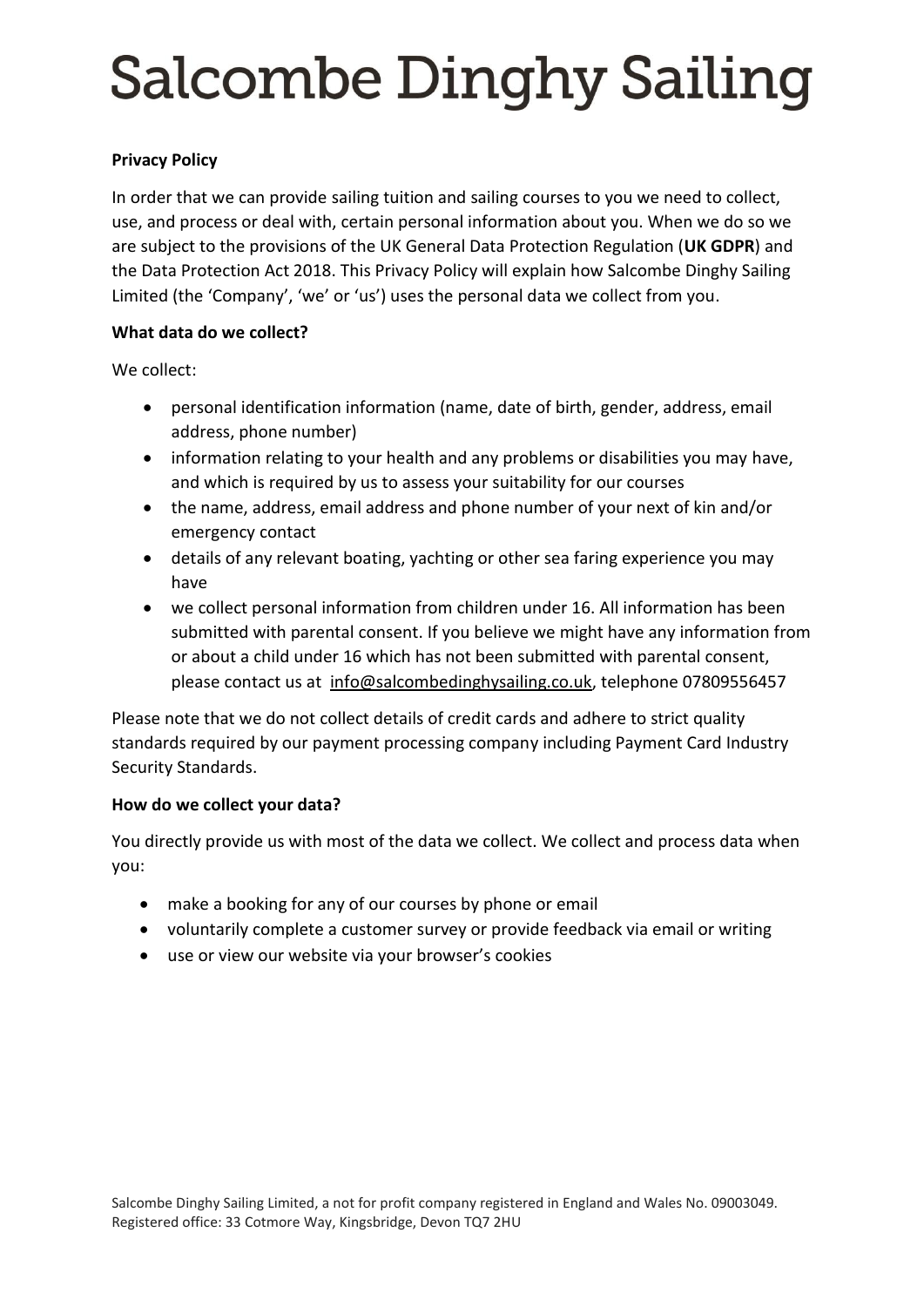### **How will we use your data?**

We collect your data so that we can

- process your order and manage your booking
- to provide our services to you so that we can comply with our contract with you or take any steps that it is necessary for us to take before entering into a contract with you
- •
- to undertake financial and other security checks, and such other processing activities as are required for legal and regulatory compliance generally or specifically by your, or our, regulator(s)
- email you with any information on future courses/activities of the Company that we think you may be interested in
- To comply with legal and regulatory obligations to make information returns to regulators and legally-constituted bodies

The purposes set out above will not apply to what is termed 'special category personal information'. This includes personal information revealing racial or ethnic origin, political opinions, religious or philosophical beliefs, or trade union membership, and the processing of genetic and biometric data capable of identifying you, and data concerning health, sex life or sexual orientation. We will only ever process information of that nature with your explicit consent.

## **Sharing your data**

Be assured that we treat your personal data with the utmost respect and will never share it with others for marketing or promotional purposes. You have, at all times, the right to request that we do not contact you for marketing purposes. We may, however, require that you confirm your marketing preferences from time to time so that we can be sure that your views remain the same, especially in relation to issues such as legal and regulatory updates.

We may, however, share your data with certain third parties where this is necessary for us to comply with any contractual, legal or regulatory obligations that we are subject to. This includes exchanging information with third parties for the purposes of security, law enforcement, fraud protection and credit risk reduction.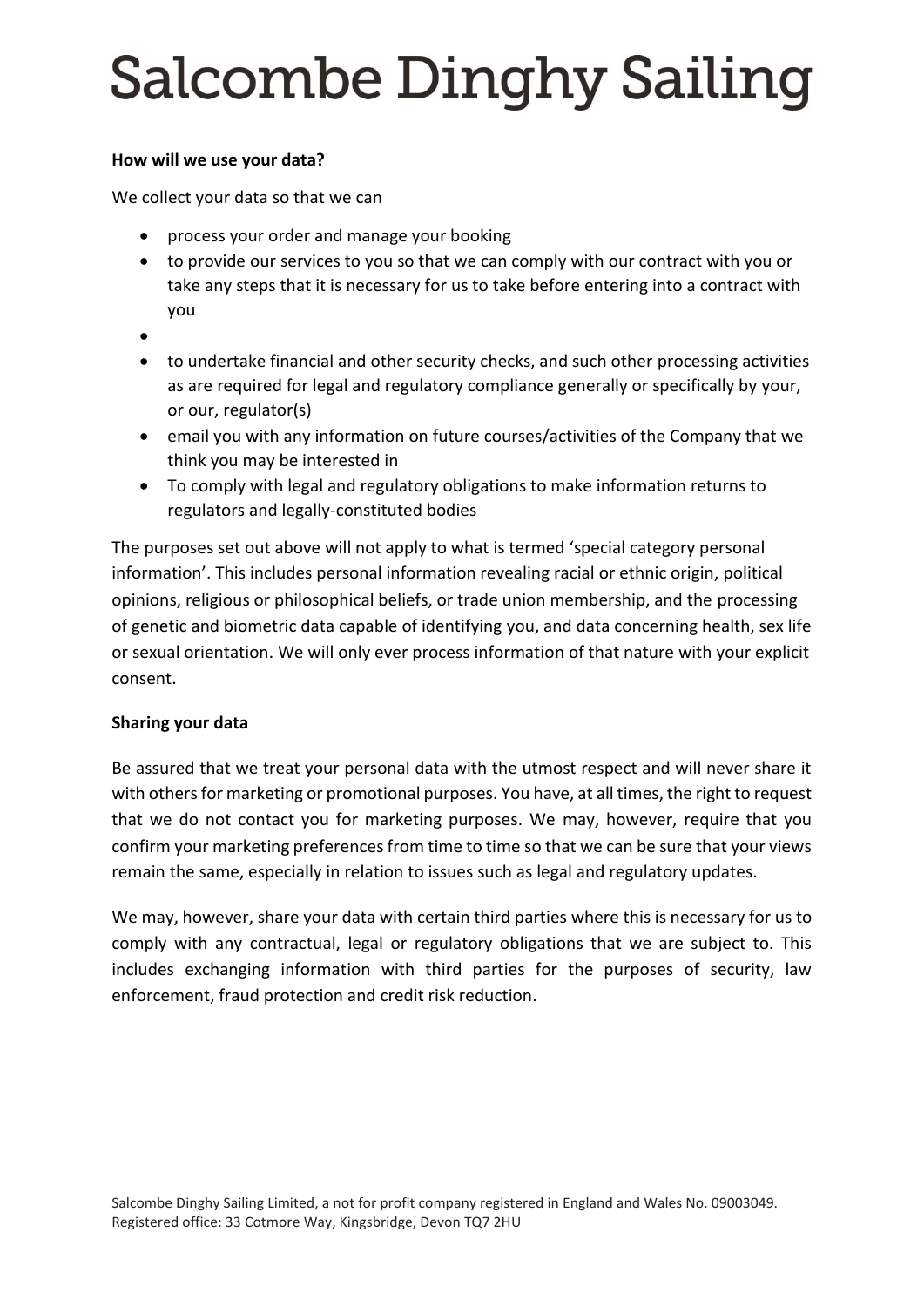#### **How do we store your data?**

Your data will be kept secure at all times at the Company's registered office. We operate various security measures in order to prevent the loss of, or unauthorised access to, your personal data. We restrict access to your personal data to those with a genuine business need to access it, and we have procedures in place to deal with any suspected data security breach. We will notify you, and any applicable regulator, of a suspected data security breach where we are legally required to do so.

## **How long do we keep your data?**

We will retain your personal data for as long as needed based on the purpose for which you have authorised us to use it, or for as long as is necessary to do so for legal reasons. We will review your personal data regularly to establish whether we are still entitled to process it. Where we decide your data is no longer required for the purposes described in this policy, it will be securely deleted from our records.

#### **What are your data protection rights?**

Data protection legislation gives you various rights in relation to your personal data that we hold and process. These rights are exercisable without charge, and we are subject to specific time limits in terms of how quickly we must respond to you. You have the following rights:

- **Right of access** the right to obtain, from us, confirmation as to whether or not personal data concerning you is being processed and, where that is the case, access to that personal data and various other information, including the purpose for the processing, with whom the data is shared, how long the data will be retained, and the existence of various other rights (see below).
- **Right to rectification** the right, without undue delay, to have inaccurate personal data concerning you put right.
- **Right to erasure**—the right for you to request that, in certain circumstances, we delete data relating to you.
- **Right to restrict processing** the right to request that, in certain circumstances, we restrict the processing of your data.
- **Right to data portability** the right, in certain circumstances, to receive the personal data which you have provided to us in a structured, commonly used and machinereadable format, and the right to have that personal data transmitted to another controller.
- •

•